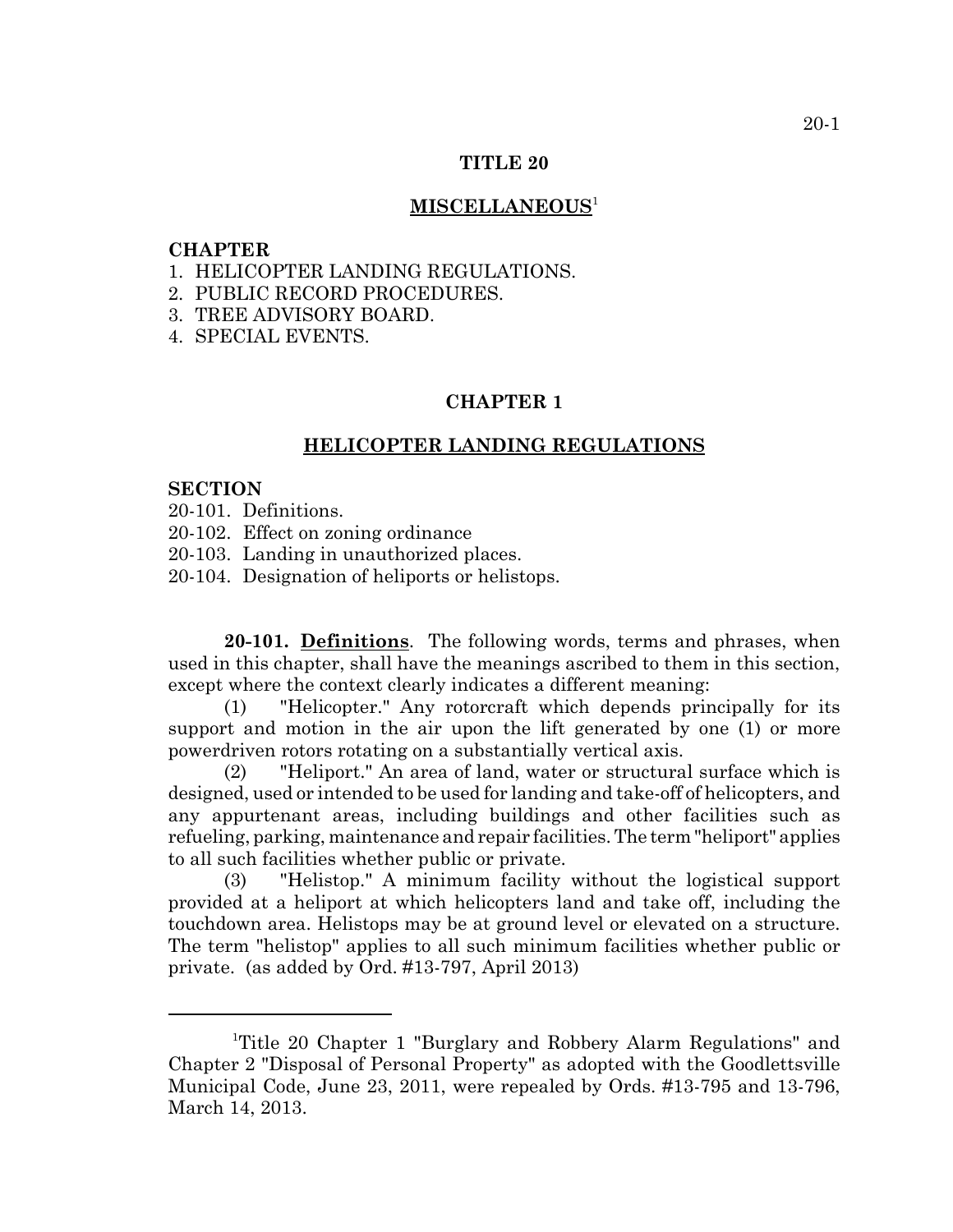**20-102. Effect on zoning ordinance**. No provisions of this chapter shall be construed to alter or amend any provisions of the city's zoning ordinance, and no use prohibited by the terms of said ordinance shall be deemed permitted by the provisions of this chapter. (as added by Ord. #13-797, April 2013)

**20-103. Landing in unauthorized places**. No person, except in an emergency, or persons involved in the conduct of official business for any law enforcement agency, emergency medical, fire agency, emergency management agency or military unit of any branch of the armed forces of the United States of America or the Tennessee National Guard, shall land a helicopter at any place within the city other than at landing facilities duly licensed or approved as required by appropriate statute or regulation by the state and the federal aviation agencies; provided, however, the city manager or their designee may approve temporary landing sites for special purposes so long as said landing sites are considered safe by the city and the helicopter operator and that said temporary landing sites are approved in writing. (as added by Ord. #13-797, April 2013)

**20-104. Designation of heliports or helistops**. All heliports or helistops shall comply, where applicable, with the Heliport Design Guide Advisory Circular published by the federal aviation administration, as well as any rules and regulations promulgated by the state Department of Transportation with respect to minimum standards for heliports or helistops. If a heliport or helistop shall be located on a building or other structure, it shall further comply with the building code of the city. (as added by Ord. #13-797, April 2013)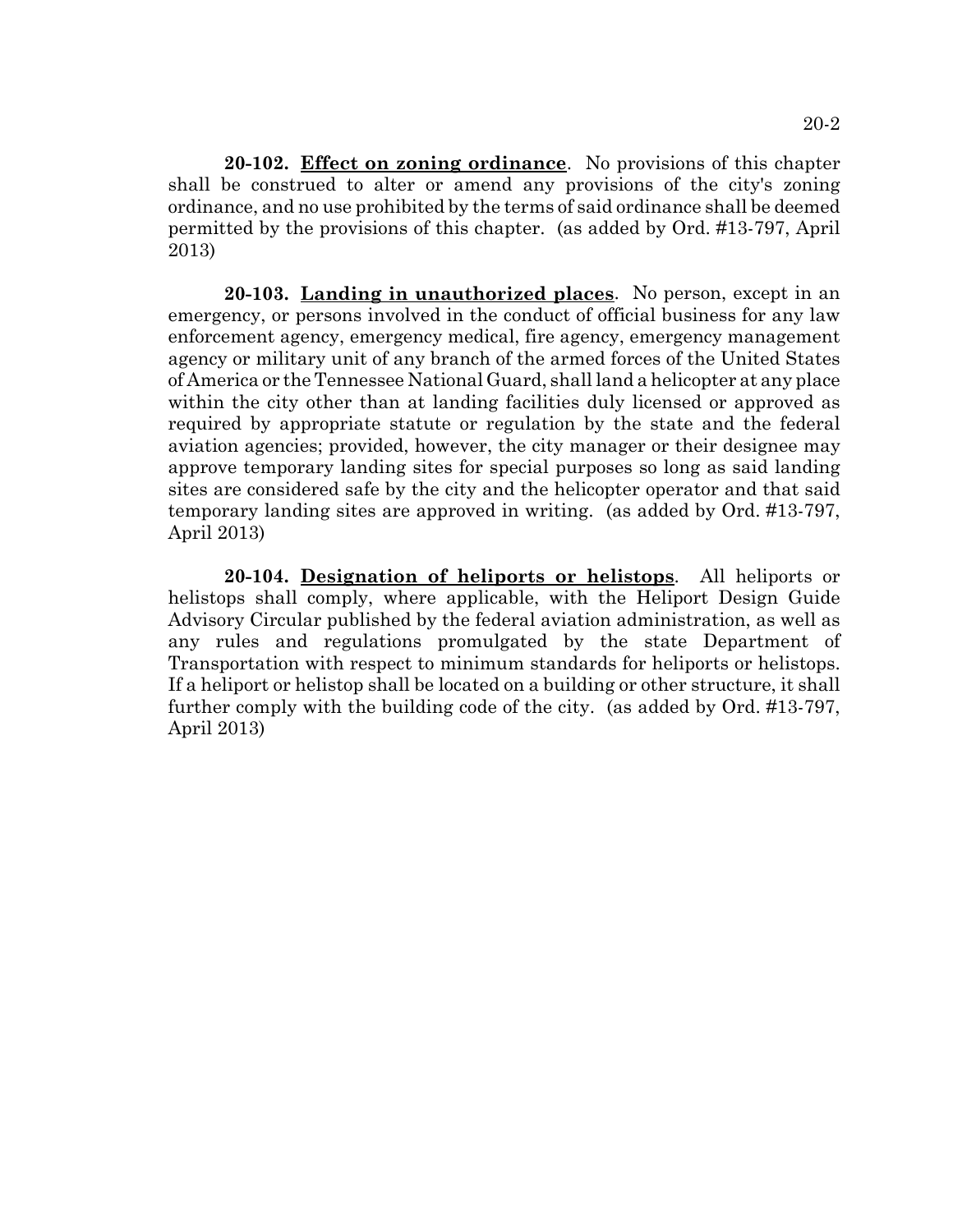# **CHAPTER 2**

### **PUBLIC RECORD PROCEDURES**

#### **SECTION**

- 20-201. Definitions.
- 20-202. Requesting access to public records.
- 20-203. Responding to public records requests.
- 20-204. Inspection of records.
- 20-205. Copies of records.
- 20-206. Fees and charges and procedures for billing and payment.

20-201. Definitions. (1) Records custodian. The office, official or employee lawfully responsible for the direct custody and care of a public record. (See Tennessee Code Annotated  $\S$  10-7-503(a)(1)(C).). The records custodian is not necessarily the original preparer of the record.

(2) Public records. All documents, papers, letters, maps, books, photographs, microfilms, electronic data processing files and output, films, sound recordings, or other material, regardless of physical form or characteristics, made or received pursuant to law or ordinance or in connection with the transaction of official business by any governmental agency. (See Tennessee Code Annotated,  $\S 10-7-503(a)(1)(A)$ .

(3) Public records request coordinator. The individual, or individuals, designated in  $\S 20-203(1)(c)$  of this policy who has, or have, the responsibility to ensure public record requests are routed to the appropriate records custodian and are fulfilled in accordance with the TPRA. (See Tennessee Code Annotated,  $§$  10-7-503(a)(1)(B).) The public records request coordinator may also be a records custodian.

(4) Requestor. A person seeking access to a public record, whether it is for inspection or duplication. (as added by Ord. #13-804, Oct. 2013, and replaced by Ord. #17-887, Feb. 2017)

**20-202. Requesting access to public records.** (1) Public record requests shall be made to the Public Records Request Coordinator ("PRRC"} or his/her designee or via on line submission in order to ensure public record requests are routed to the appropriate records custodian and fulfilled in a timely manner.

(2) Requests for inspection only cannot be required to be made in writing. The PRRC should request a mailing address or email address from the requester for providing any written communication required under the TPRA.

(3) Requests for inspection may be made orally at Goodlettsville City Hall at 105 S. Main Street, Goodlettsville, TN 37072. Requests for inspection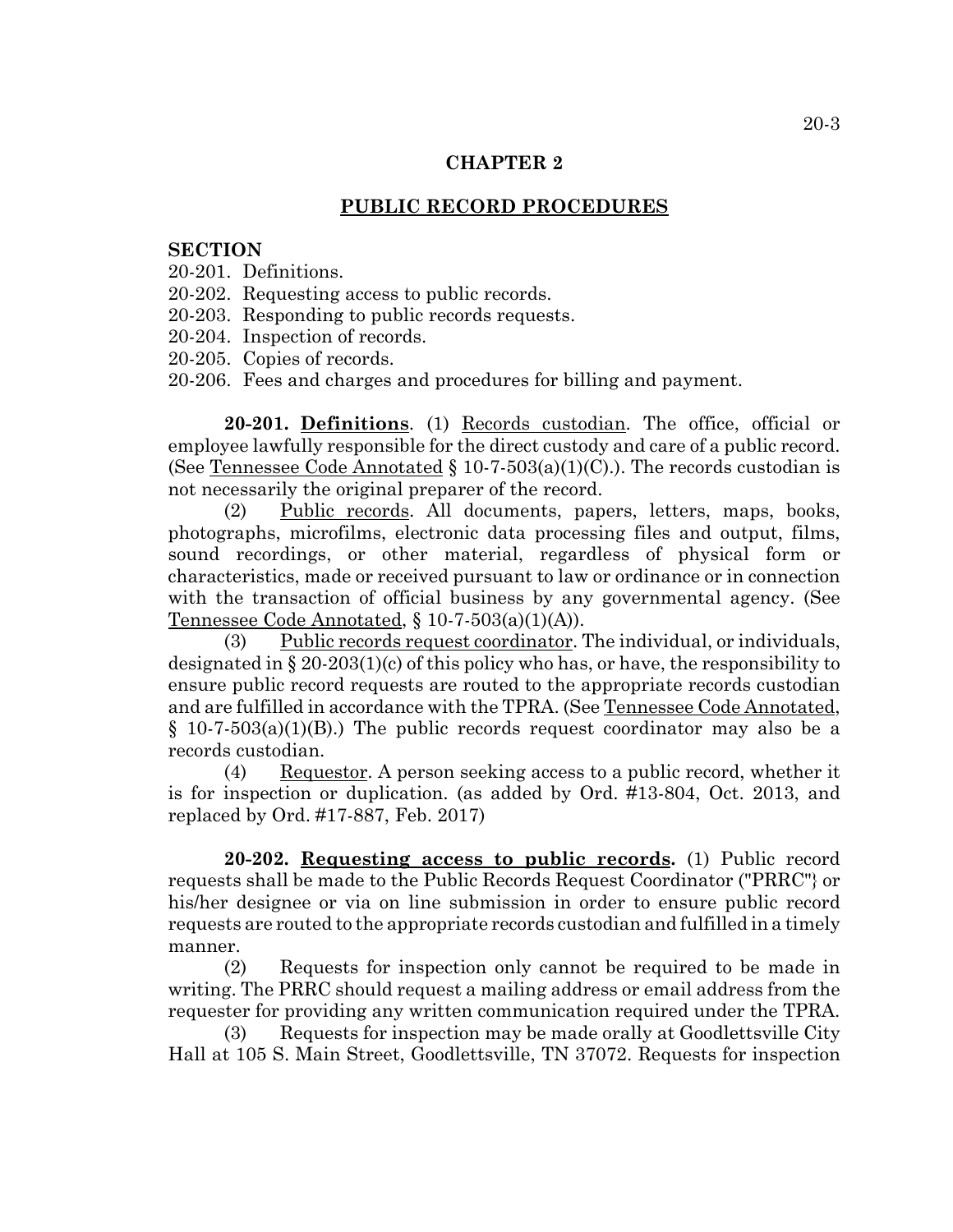may also be made in writing using the attached Form  $1<sup>1</sup>$ . This form may be mailed to 105 S. Main Street, Goodlettsville, TN 37072 or emailed to abaker@goodlettsville.gov.

(4) Requests for copies, or requests for inspection and copies, shall be made in writing using the attached Form 1 at Goodlettsville City Hall 105 S. Main Street, Goodlettsville, TN 37072 or by emailing the form to abaker@goodlettsville.gov.

(5) Proof of Tennessee citizenship by presentation of a valid Tennessee driver's license (or alternative acceptable form of ID) is required as a condition to inspect or receive copies of public records.

(6) Public notices, meeting agendas, resolutions and ordinances to be considered, and minutes for policy setting boards are available at www.goodlettsville.gov. Inspection and/or copies of these records may be requested by following points (3) and (4). (as added by Ord. #17-887, Feb. 2017)

**20-203. Responding to public records requests.** (1) Public record request coordinator. (a) The PRRC shall review public record requests and make an initial determination of the following:

(i) If the requestor provided evidence of Tennessee citizenship;

(ii) If the records requested are described with sufficient specificity to identify them; and

(iii) If the governmental entity is the custodian of the records.

(b) The PRRC shall acknowledge the receipt of the request and take any of the following appropriate action(s):

(i) Advise the requestor of this policy and the elections made regarding:

(A) Proof of Tennessee citizenship;

(B) Form(s) required for copies;

(C) Fees, if applicable; and

(D) Aggregation of multiple and frequent requests.

(ii) If appropriate, deny the request in writing, providing the appropriate ground such as one (1) of the following:

(A) The requestor is not, or has not presented evidence of being, a Tennessee citizen.

(B) The request lacks specificity.

(C) An exemption makes the record not subject to disclosure under the TPRA.

(D) The Governmental Entity is not the custodian of the requested records.

<sup>&</sup>lt;sup>1</sup>Form 1 is available in the office of the recorder.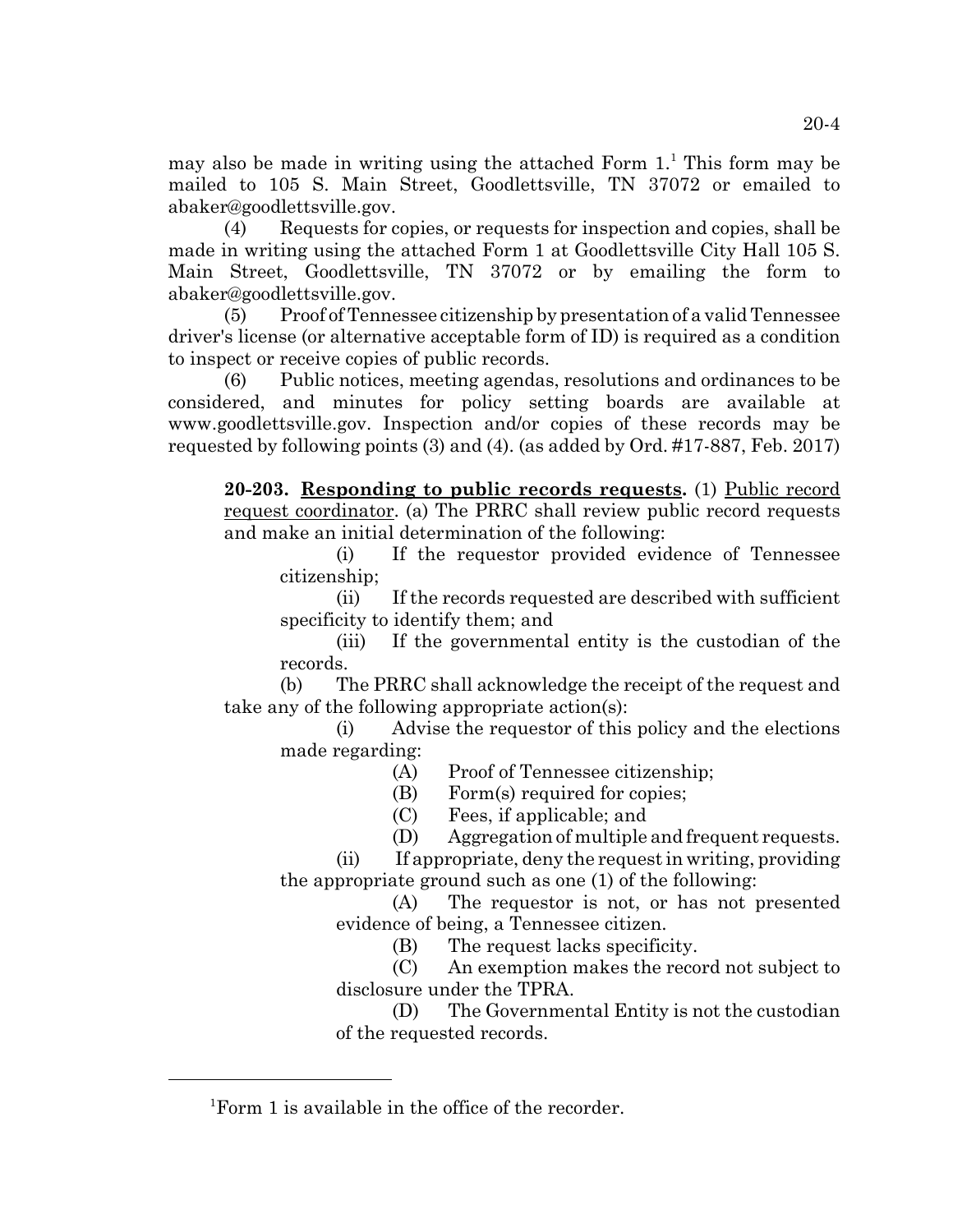(E) The records do not exist.

(iii) If appropriate, contact the requestor to see if the request can be narrowed.

(iv) Forward the records request to the appropriate records custodian in the City of Goodlettsville.

(v) If requested records are in the custody of a different governmental entity, and the PRRC knows the correct governmental entity, advise the requestor of the correct governmental entity and PRRC for that entity if known.

(c) The designated Public Records Request Coordinators (PRRC) shall be the following:

- (i) Allison Baker, City Recorder (Primary) 105 South Main Street Goodlettsville, TN 37072 Office: 615-851-2234 Fax: 615-851-2212 abaker@goodlettsville.gov
- (ii) Racheal Hoover, Chief Clerk 105 South Main Street Goodlettsville, TN 37072 Office: 615-851-2209 Fax: 615-851-2212 rhoover@goodlettsville.gov

(2) Records custodian. (a) Upon receiving a public records request, a records custodian shall promptly make requested public records available in accordance with Tennessee Code Annotated, § 10-7-503. If the records custodian is uncertain that an applicable exemption applies, the custodian may consult with the PRRC, counsel, or the OORC.

(b) If not practicable to promptly provide requested records because additional time is necessary to determine whether the requested records exist; to search for, retrieve, or otherwise gain access to records; to determine whether the records are open; to redact records; or for other similar reasons, then a records custodian shall, within seven (7) business days from the records custodian's receipt of request, send the requestor a completed public records request response form which is attached as Form  $2$ ,<sup>1</sup> based on the form developed by the OORC.

(c) If a records custodian denies a public records request, he or she shall deny the request in writing as provided in  $\S 20-203(1)(b)(ii)$ using the public records request response form.

(d) If a records custodian reasonably determines production of records should be segmented because the records request is for a large volume of records, or additional time is necessary to prepare the records for access, the records custodian shall use the public records request

<sup>&</sup>lt;sup>1</sup>Form 2 is available in the office of the recorder.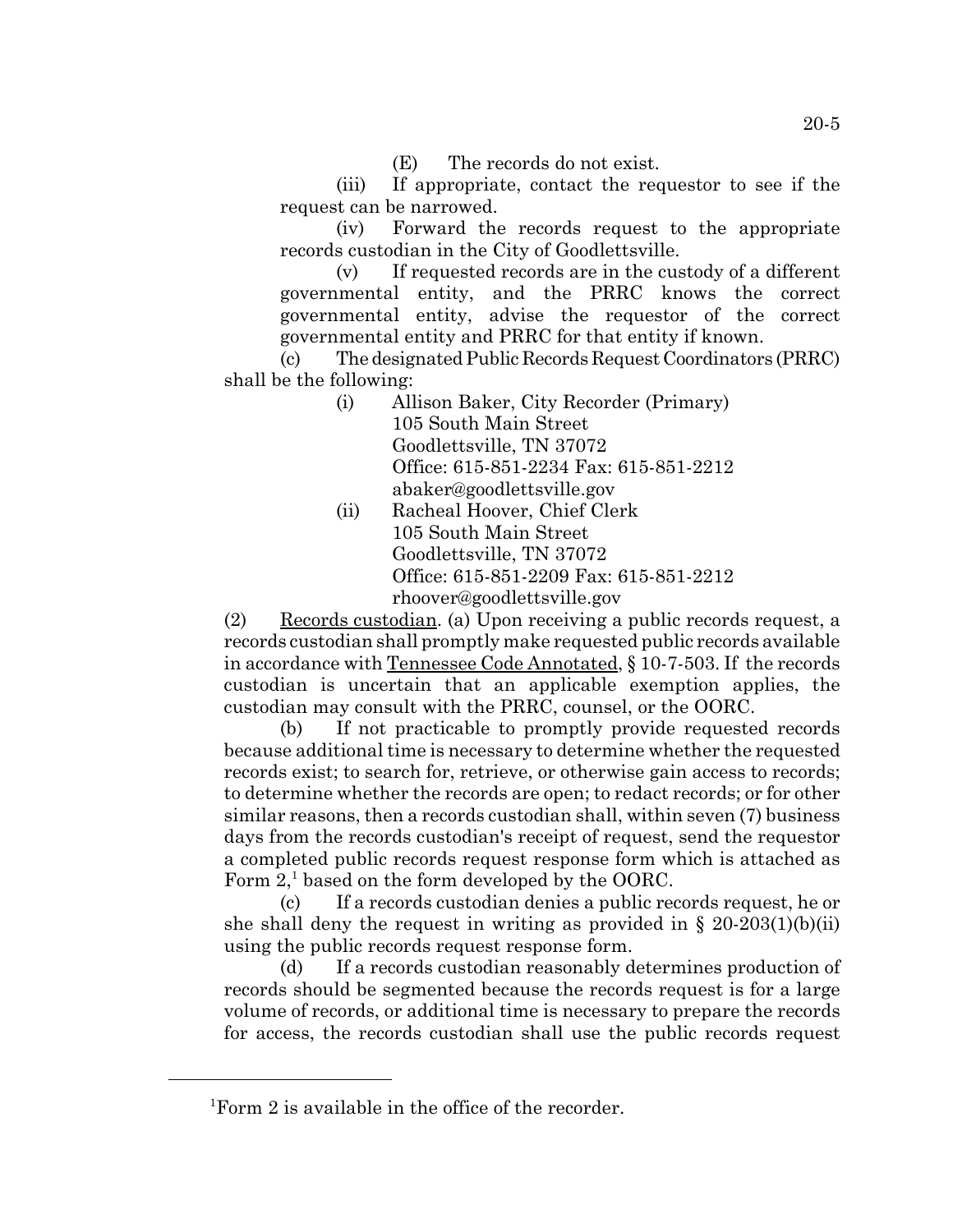response form to notify the requestor that production of the records will be in segments and that a records production schedule will be provided as expeditiously as practicable. If appropriate, the records custodian should contact the requestor to see of the request can be narrowed.

(e) If a records custodian discovers records responsive to a records request were omitted, the records custodian should contact the requestor concerning the omission as produce the records as quickly as practicable.

(3) Redaction. (a) If a record contains confidential information or information that is not open for public inspection, the records custodian shall prepare a redacted copy prior to providing access. If questions arise concerning redaction, the records custodian should coordinate with counsel or other appropriate parties regarding review and redaction of records. The records custodian and the PRRC may also consult with the OORC.

(b) Whenever a redacted record is provided, a records custodian should provide the requestor with the basis for redaction. The basis given for redaction shall be general in nature and not disclose confidential information. (as added by Ord. #17-887, Feb. 2017, and amended by Ord. #20-969, May 2020 *Ch5\_02-10-22*)

**20-204. Inspection of records.** (1) There shall be no charge for inspection of open public records.

(2) The location for inspection of records within the offices of the City of Goodlettsville should be determined by either the PRRC or the records custodian.

(3) Under reasonable circumstances, the PRRC or a records custodian may require an appointment for inspection or may require inspection of records at an alternate location. (as added by Ord. #17-887, Feb. 2017)

**20-205. Copies of records.** (1) A records custodian shall promptly respond to a public record request for copies in the most economic and efficient manner practicable.

(2) Copies will be available for pickup at a location specified by the records custodian.

(3) Upon payment for postage, copies will be delivered to the requestor's home address by the United States Postal Service.

(4) A requestor will not be allowed to make copies of records with personal equipment. (as added by Ord. #17-887, Feb. 2017)

# **20-206. Fees and charges and procedures for billing and payment.**

(1) Fees and charges for copies of public records should not be used to hinder access to public records.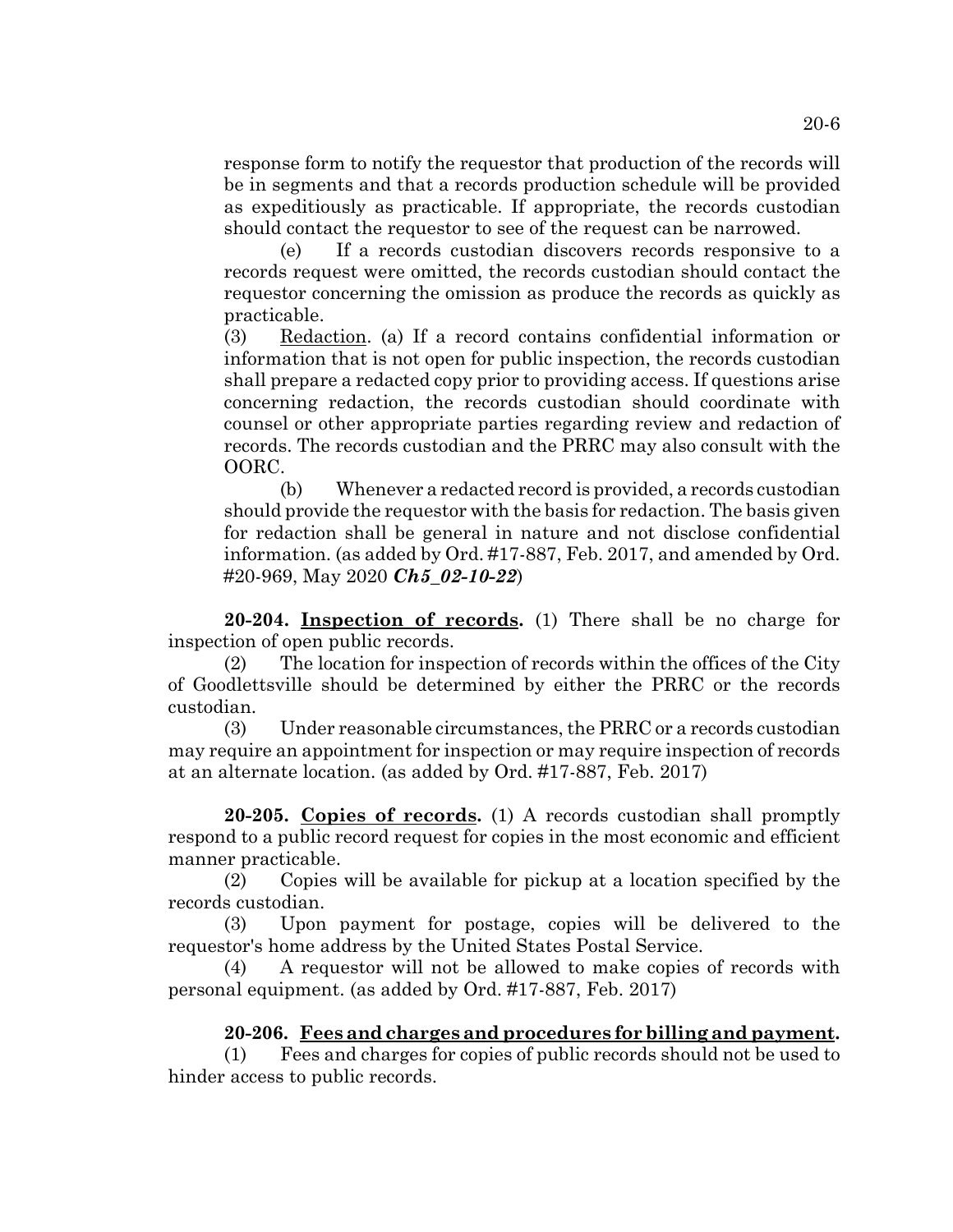(2) Records custodians shall provide requestors with an itemized estimate of the charges prior to producing copies of records and may require pre-payment of such charges before producing requested records.

(3) When fees for copies and labor do not exceed three dollars (\$3.00), the fees may be waived.

(4) Fees and charges for copies are as follows:

(a) Fifteen cents (\$0.15) per page for letter- and legal-size black and white copies.

(b) Fifty cents (\$0.50) per page for letter- and legal-size color copies.

(c) Fifteen cents (\$0.15) per copy for accident reports (fifty cent (\$0.50) maximum).

(d) Maps, plats, electronic data, audio discs, video discs, and all other materials shall be duplicated at actual costs to the city.

(e) Labor when time exceeds one (1) hour.

(5) Payment is to be made in cash, check, or by credit card payable to the City of Goodlettsville.

(6) Payment in advance will be required when costs are estimated to exceed fifty dollars (\$50.00).

(7) Aggregation of frequent and multiple requests. The City of Goodlettsville will aggregate record requests in accordance with the frequent and multiple request policy promulgated by the OORC when more than four (4) requests are received within a calendar month (either from a single individual or a group of individuals deemed working in concert).

(a) The PRRC is responsible for making the determination that a group of individuals are working in concert. The PRRC or the records custodian must inform the individuals that they have been deemed to be working in concert and that they have the right to appeal the decision to the OORC.

(b) Routinely released and readily accessible records excluded from aggregation include, but are not limited to: minutes from policy setting boards, resolutions and ordinances, and meeting agendas. (as added by Ord. #17-887, Feb. 2017)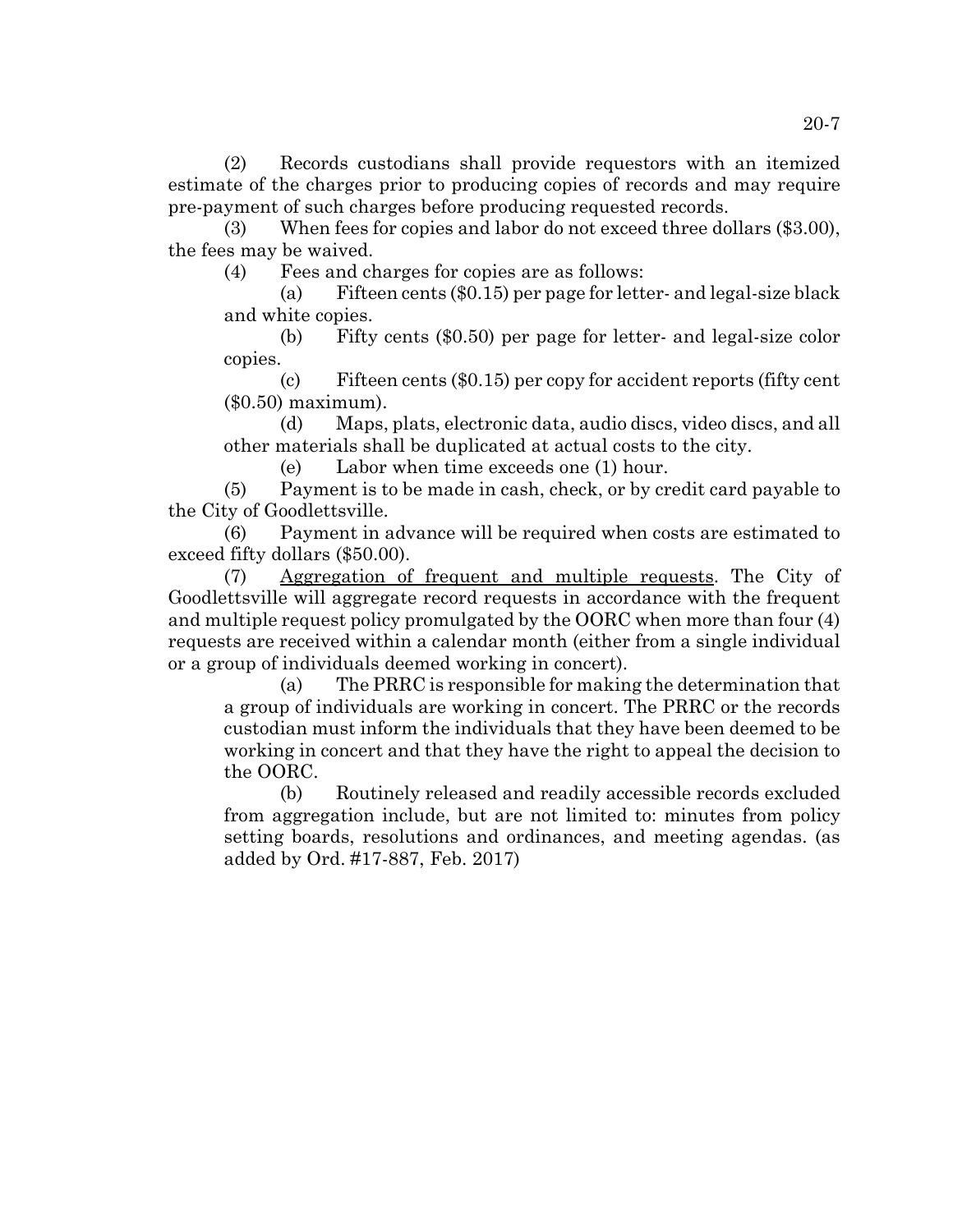### **CHAPTER 3**

### **TREE ADVISORY BOARD**

### **SECTION**

20-301. Board created, membership, terms, appointments, and vacancies. 20-302. Powers and duties of the board. 20-303. – 20-317. Deleted.

**20-301. Board created, membership, terms, appointments, and vacancies.** There is hereby created the City of Goodlettsville Tree Advisory Board, hereinafter called "the board." The board shall be composed of five (5) members, one (1) member of the parks and recreation board, four (4) citizens who are residents of the City of Goodlettsville and appointed by the mayor. The term of office for the five (5) shall be staggered three (3) years or until their successors are appointed. The mayor shall fill vacancies in such board for the unexpired term. Board members should be representative of cross-sections of the community who possess a true interest in the trees, urban forestry and beautification. (as added by Ord. #15-835, May 2015, and replaced by Ord. #20-981, Jan. 2021 *Ch5\_02-10-22*)

**20-302. Powers and duties of the board.** (1) It shall be the responsibility of the board to develop and recommend a written plan for the planting, maintenance, and removal of trees and other woody growth on all public parks, city-owned areas, and city parkways. This plan will be presented as part of the department of recreation and park development's annual report to the board of commissioners, and upon their approval shall constitute the official comprehensive city tree plan for the City of Goodlettsville. The board, when requested by board of commissioners and or the city manager, shall consider, investigate, make findings, report and recommend upon any special matter of question coming within the scope of its work.

(2) The board may appoint an advisory committee whom may offer specific expertise to trees, forestry, etc. Members of an advisory committee will not be required to be residence of the city.

(3) The Goodlettsville Parks and Recreation Department shall serve as the city liaison with the tree advisory board.

(4) Duties of officers. (a) Chairman. The chairman shall preside at all meetings of the board and shall call special meetings of the board. The chairman shall vote on all matters coming before the board.

(b) Vice chairman. The vice-chairman shall preside over any meeting in which the chairman is not present.

(c) Secretary. The director of parks and recreation or their designee shall act as secretary of the board. The secretary is responsible for preparing the agenda and minutes of all meetings.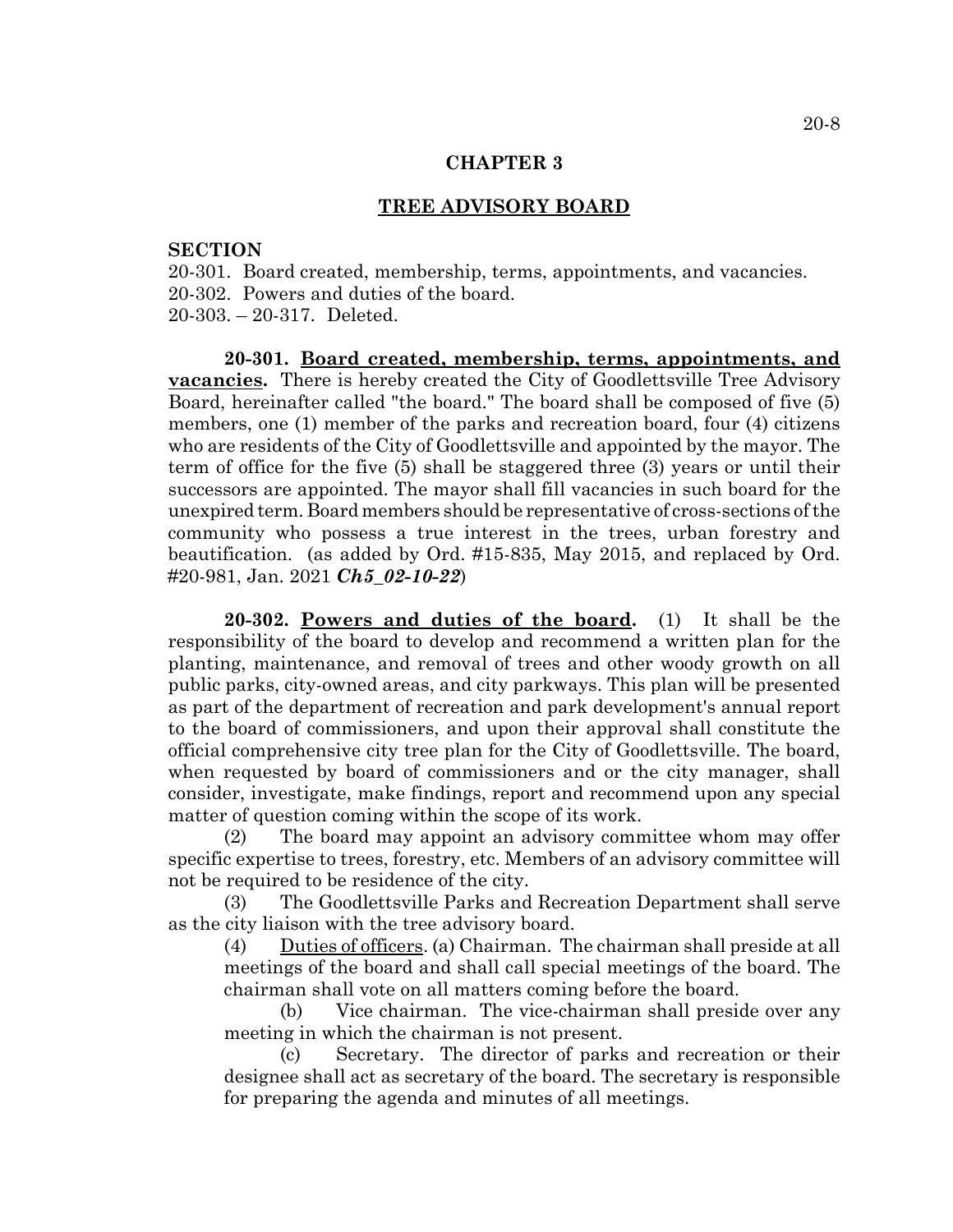(5) Appointment of chairman. The chairman and vice chairman shall be appointed annually by a majority vote of the board at its first meeting of the new calendar year.

(6) Board meetings. (a) The board will meet regular basis. The board shall set the day and time.

(b) All regular and special called meetings of the board shall be open to the public.

(c) The director of parks and recreation, director of public works, director of planning and community development and the city horticulturist and any other appropriate staff will be present at all meetings of the board.

(d) Minutes of the board meetings will be available for review during regular business hours at Goodlettsville City Hall.

(7) Minutes. All proceedings of the board shall be in typed form and filed in a permanent book of record and open to the public for inspection at all reasonable and proper times.

(8) Quorum. A majority of the duly appointed board members shall constitute a quorum.

 $(9)$  Voting. The ayes and nays will be taken upon the passage of all board matters. All votes will be entered upon the minutes of the meeting. The act of a majority of members, at which a quorum is present, will be the official act of the board. (as added by Ord. #15-835, May 2015, and replaced by Ord. #20-981, Jan. 2021 *Ch5\_02-10-22*)

**20-303--20-317. Deleted.** (as added by Ord. #15-835, May 2015, and deleted by Ord. #20-981, Jan. 2021 *Ch5\_02-10-22*)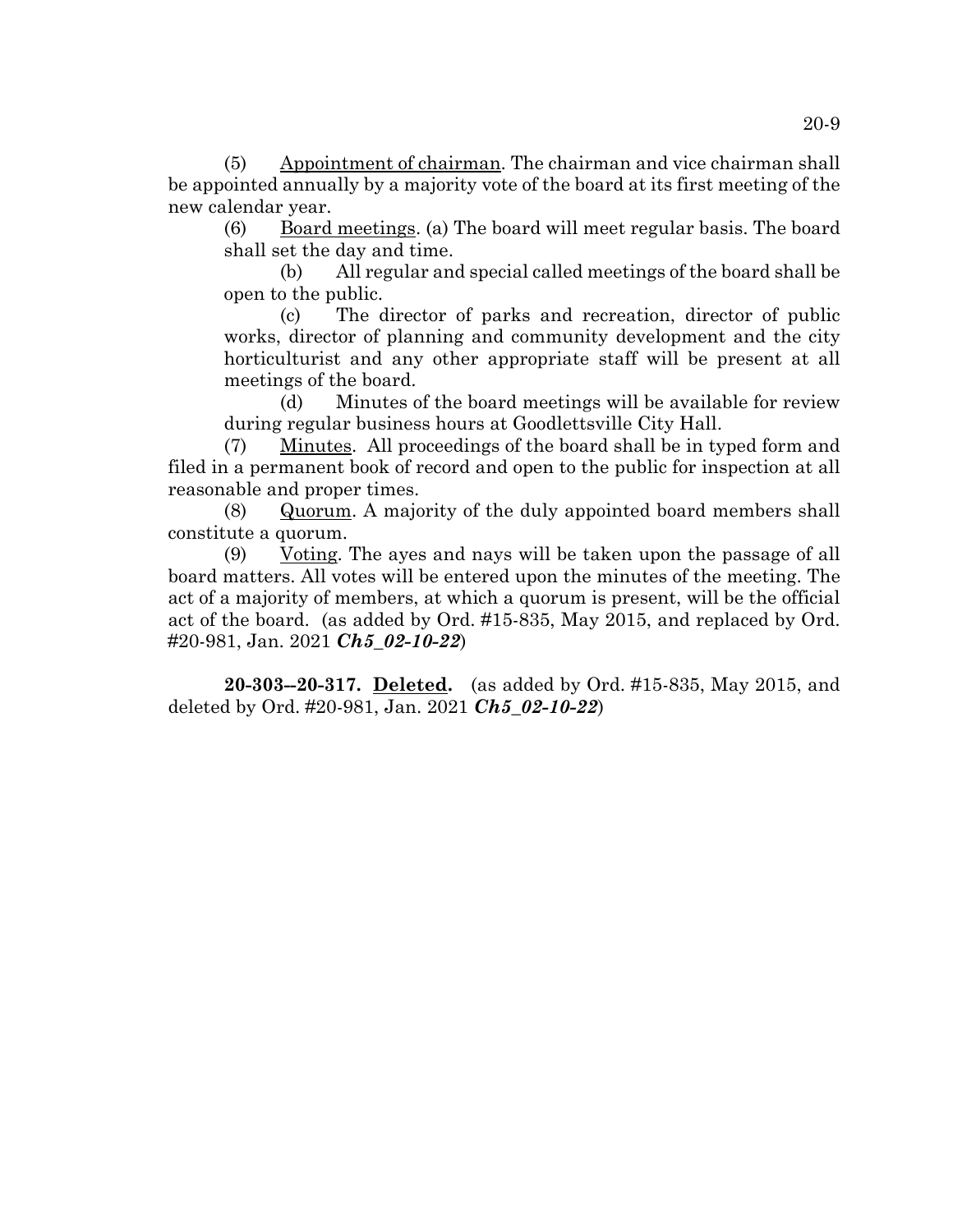# **CHAPTER 4**

# **HOTELS/MOTELS OPERATIONAL REGULATIONS**

### **SECTION**

20-401. Purpose and definitions.

- 20-402. Provisions applicable to hotels and motels.
- 20-403. Responsibilities, access, and registration requirements.
- 20-404. Vehicles, parking, and registration.
- 20-405. Room requirements, equipment and services.
- 20-406. Common area requirements and parking illumination.
- 20-407. Smoking.
- 20-408. Video surveillance systems.
- 20-409. Violations and penalties.
- 20-410. Responsibility for enforcement.
- 20-411. Unlawful operation declared a nuisance.

**20-401. Purpose and definitions.** (1) Purpose. The purpose of this chapter is to ensure the continued availability of transient lodging within the City of Goodlettsville, proper maintenance of hotels and motels and to protect the health, safety and welfare of hotel and motel inhabitants. The requirements of this chapter apply to those who occupy, visit, patronize, frequent, operate, keep, conduct, or own a hotel or motel within the City of Goodlettsville regardless of the date of the hotel or motel construction. This chapter is essential to the public's interest, safety, health, and welfare, and this chapter shall be liberally construed to effectuate its purposes.

(2) Definitions. (1) "Hotel" or "motel" shall mean any structure consisting of one (1) or more buildings, with more than five (5) dwelling units with provisions for transient living, sanitation, and sleeping, that is specifically constructed, kept, used, maintained, advertised, and held out to the public to be a place where temporary lodging of thirty (30) days or less is offered for pay to persons.

(2) "Vehicle" is any car, truck, trailer, motorcycle, or other machinery used for transporting people or goods and is normally required to be registered with the state in order to be legally operated or towed on a public roadway.

(3) "Guest" shall mean a person who is not a patron who is present on the premises of a hotel or motel with the express permission of

(a) A guest or patron of the hotel or motel, and

(b) The owner, operator, keeper or proprietor of the hotel or motel.

(4) "Visitor" shall mean a person who is not a patron or guest who is on the premises of a hotel or motel at the invitation of a patron or guest, but without the express permission of the owner, operator, keeper or proprietor of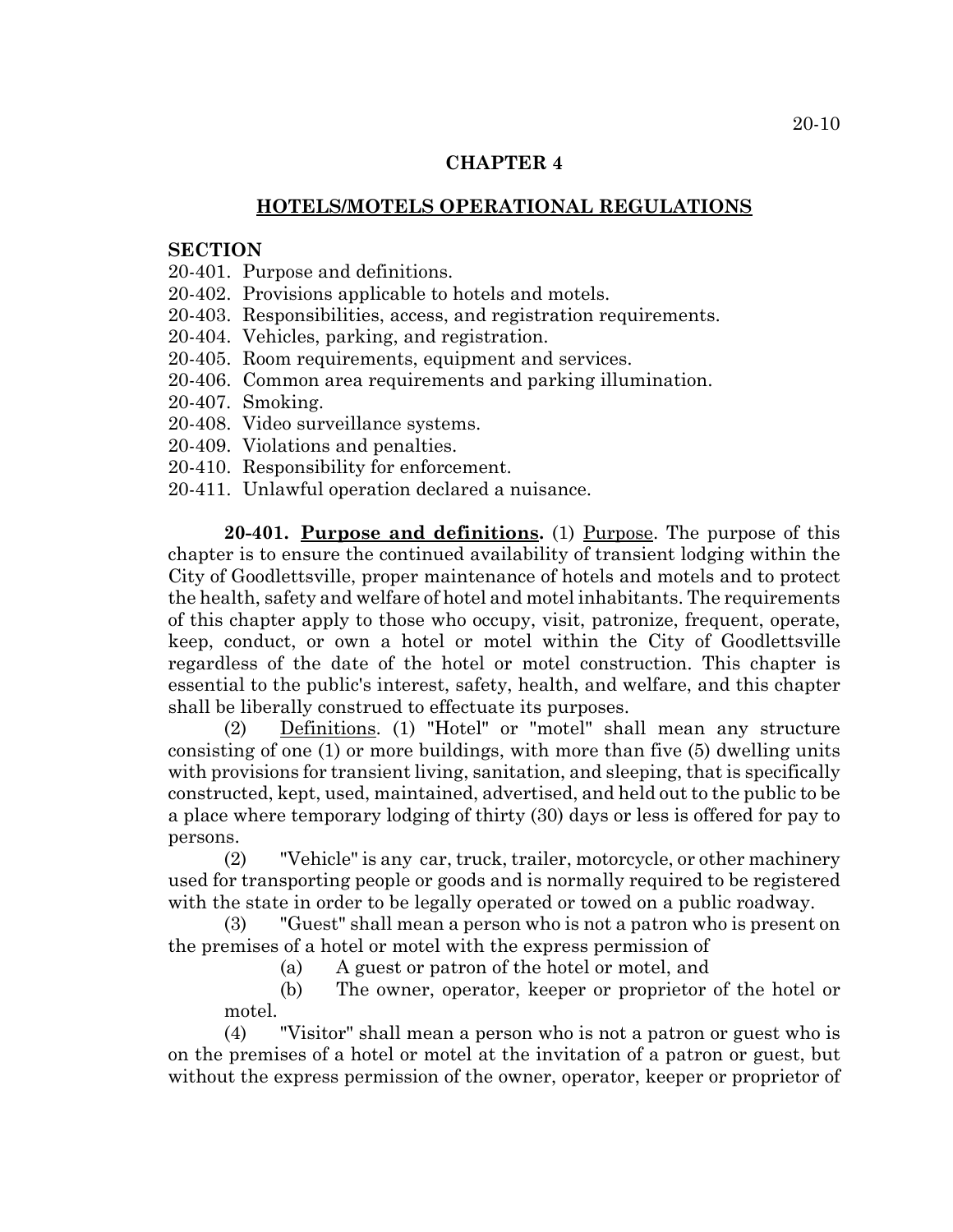the hotel or motel. (as added by Ord. #17-911, Jan. 2018, and replaced by Ord. #19-934, April 2019 *Ch4\_1-23-20*)

**20-402. Provisions applicable to hotels and motels.** (1) No hotel or motel located within the city shall allow any person to occupy such hotel or motel for more than thirty (30) days in succession nor more than sixty (60) days during a one hundred eighty (180) day period. No guest residing for more than fifteen (15) days in succession shall move from one (1) room to another without a two (2) day vacancy in between.

(2) Notwithstanding subsection (2) of this section, a stay in excess of the thirty (30) days in succession in a one hundred eighty-day period may occur in the following situations:

(a) Where there is a written contract or document between a hotel and a business, corporation, firm or governmental agency to house employees or individuals on valid work orders for up to ninety (90) days in succession in a one hundred eighty (180) day period;

(b) Where there is a written contract between a hotel and a governmental, charitable or insurance agency to house families in crisis who are receiving temporary housing assistance from said governmental, charitable or insurance agency for up to ninety (90) days in succession in a one hundred eighty (180) day period; or

(c) Where the city manager or his or her designee authorizes in writing, a stay for an additional period of up to ninety (90) days to prevent patrons and their guests from becoming homeless. In the event that appropriate alternative housing can still not be obtained within ninety (90) days, this ninety (90) day period may be extended in writing by the city manager; and

(d) The written contract, document, and authorization noted above shall be kept on file with any hotel operator and must be available for inspection; and

(e) No patron or guest residing for more than thirty (30) days in succession shall move from one (1) room to another without a two (2) day vacancy in between.

(3) Notwithstanding subsection  $(1)$ ,  $(2)$  or  $(3)$  of this section, an owner, operator, keeper or proprietor of a hotel or motel may allow up to two bona-fide employees to reside on premises for any hotel or motel with up to one hundred fifty (150) rooms, and may allow up to three (3) bonafide employees to reside on premises for any hotel or motel over one hundred fifty (150) rooms.

(4) No owner, operator, keeper or proprietor of a hotel or motel shall provide lodging at an hourly rate. (as added by Ord. #17-911, Jan. 2018, and replaced by Ord. #19-934, April 2019 *Ch4\_1-23-20*)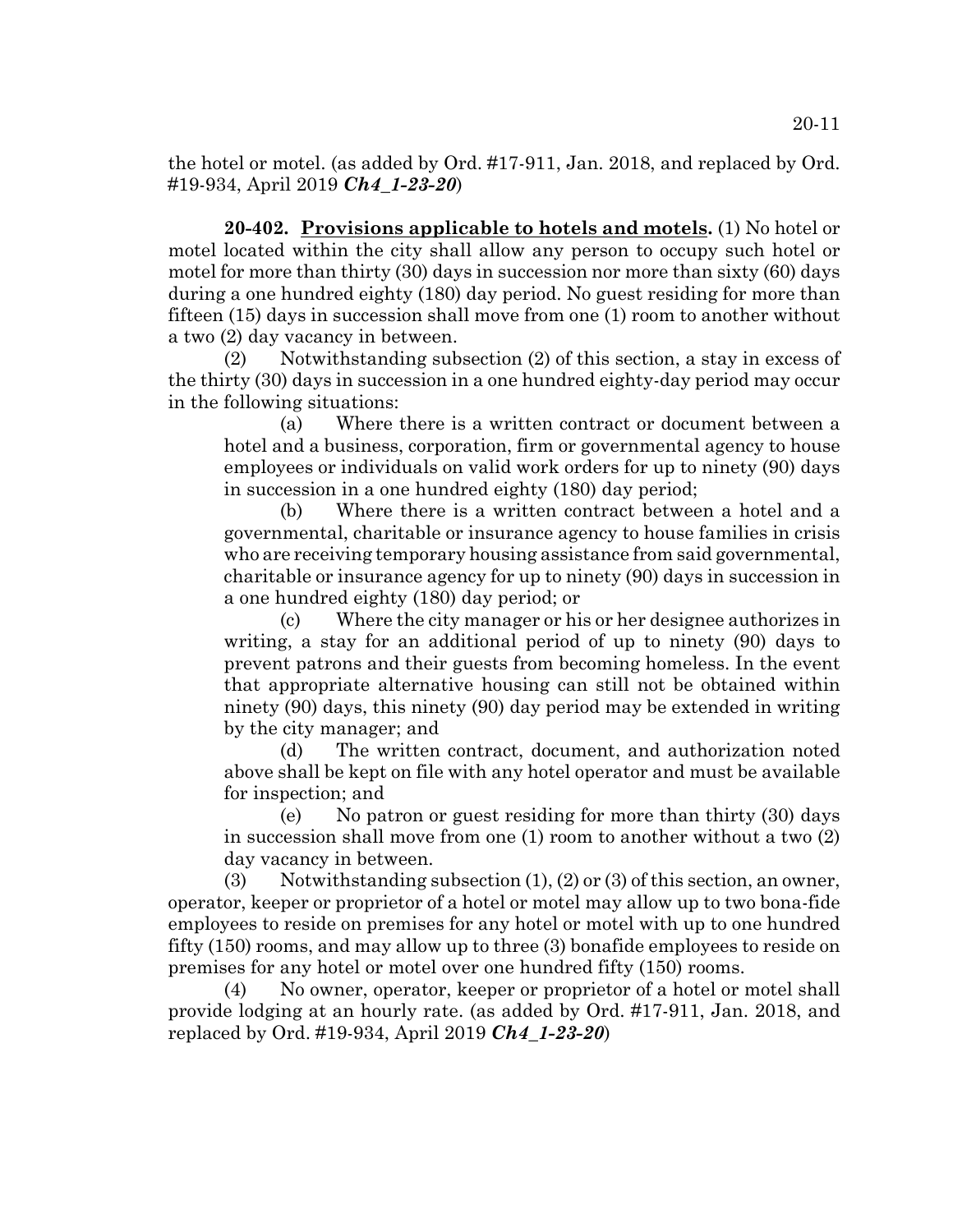# **20-403. Responsibilities, access, and registration requirements.**

(1) Every owner, operator, keeper or proprietor of any hotel or motel shall, without delay, report violations of law to the City of Goodlettsville Police Department that were either witnessed or made known to them by an employee, patron, guest, visitor or other person on the premises.

(2) Every owner, operator, keeper or proprietor of any hotel or motel shall, at all times during which the premises accommodates patrons, guests, or visitors maintain on duty a responsible front desk clerk capable of assisting, communicating, and cooperating with the police or other law enforcement officials in maintaining the public health, welfare, and safety.

(3) All information required to be procured and kept pursuant to this chapter shall be provided to any federal, state, or local sworn law enforcement officer having the lawful power to arrest or cite, upon demand of the officer and a representation by said officer that a reasonable suspicion exists that such information is relevant to a then-pending inquiry or investigation. Nothing in this requirement shall be construed as giving any such officer any greater right or license to enter a room or invade privacy than the officer shall otherwise possess as a matter of law, probable cause, constitutional law, statutory right, or warrant.

(4) Every owner, operator, keeper or proprietor of any hotel or motel, shall keep a record of all rental agreements between the hotel or motel and all patrons and their guests. For the purposes of this section, the term "record" shall mean the hotel or motel's electronic guest registration system which stores guest identifying information. In the event the hotel or motel does not have an electronic guest registration system, the hotel or motel shall record the guest, patron and their guest's information in a paper record or reservation book. The following information, at a minimum, must be recorded at the time of registration and maintained for a period of no less than one hundred eighty (180) days after the rental agreement's termination:

(a) The full name, phone number, and home address of each patron and guest;

(b) The total number of occupants (patrons and guests) registered in each room;

(c) The room number assigned to each patron and guest;

(d) The day, month, year and time of arrival of each patron and guest;

(e) The day, month, year each patron and each guest is scheduled to depart;

(f) The rate charged and amount collected for rental of the room;

(g) The method of payment for each room; and

(h) The make, model, color, license plate number, and license plate state of the patron and guest's vehicle if the vehicle will be parked on the premises.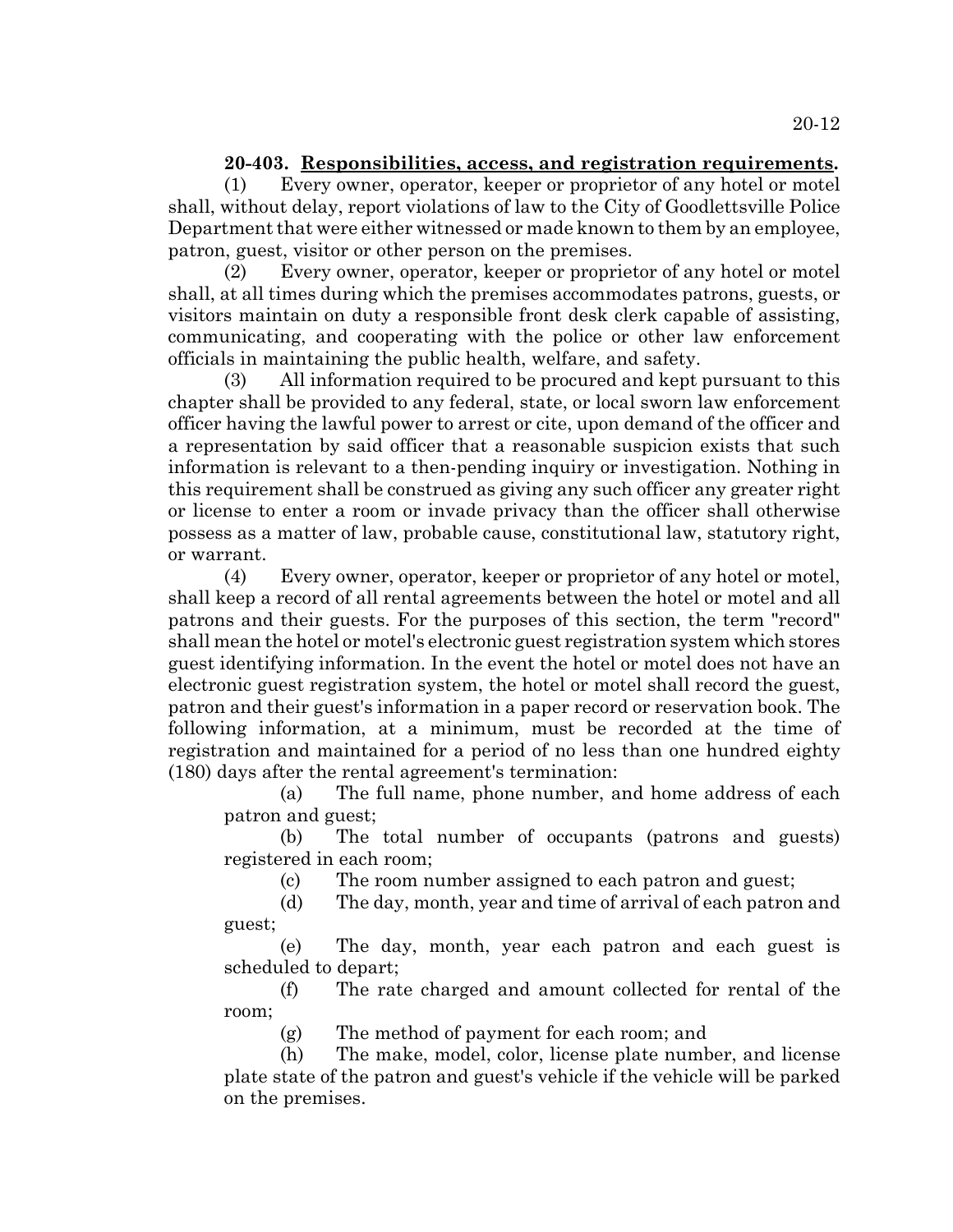(5) Every owner, operator, keeper or proprietor of any hotel or motel shall require each patron to provide proper identification prior to renting a room. Proper identification is defined as a current and valid government issued photo identification card such as a driver's license, military identification card, state identification card, or passport. A record of the provided identification shall be kept on file for the duration of the occupancy and for one hundred

electronic process. (6) No person shall procure or provide lodging in any hotel or motel any services therefrom, through misrepresentation or production of false identification, or identification which misrepresents the identity of the person procuring or sharing in such lodging or service. (as added by Ord. #17-911, Jan. 2018, and replaced by Ord. #19-934, April 2019 *Ch4\_1-23-20*)

eighty (180) days thereafter. Unless the guest has registered by means of an

**20-404. Vehicles, parking, and registration.** (1) All patrons and guests who wish to park a vehicle on hotel premises must register said vehicle with the hotel operator upon initial registration, during any future re-registration, or at any time after registration when they begin parking a vehicle on hotel premises. Hotel operators must record the vehicle's information in accordance with  $\S$  20-403(5), unless registering by means electronic registration.

(2) Every owner, operator, keeper or proprietor of a hotel and motel must provide patrons and guests registering a vehicle with a standardized placard that must at all times be hung from the vehicle's rear view mirror, placed on the vehicle's front dash, or affixed to the vehicle in a way that can be easily seen. At a minimum, the placard will contain the following information: hotel and motel name, vehicle registration number and state, and date of check-out. Any hotel or motel with gated and controlled access parking accessible only to employees and registered guests are exempt.

(3) All vehicles must be parked in designated parking spaces. This section does not apply to oversized vehicles or trailers. Every owner, operator, keeper or proprietor of a hotel and motel must provide patrons and guests who have registered oversized vehicles or trailers a separate designated parking area for their vehicles.

(4) All handicap parking must be in compliance with state and local laws.

(5) All vehicles parked on any hotel's premises must be in good working order.

(6) Vehicle maintenance in hotel parking lots is prohibited. (as added by Ord. #17-911, Jan. 2018, and replaced by Ord. #19-934, April 2019 *Ch4\_1-23-20*)

**20-405. Room requirements, equipment and services.** (1) Every operator, owner, keeper, or proprietor of any hotel or motel shall keep and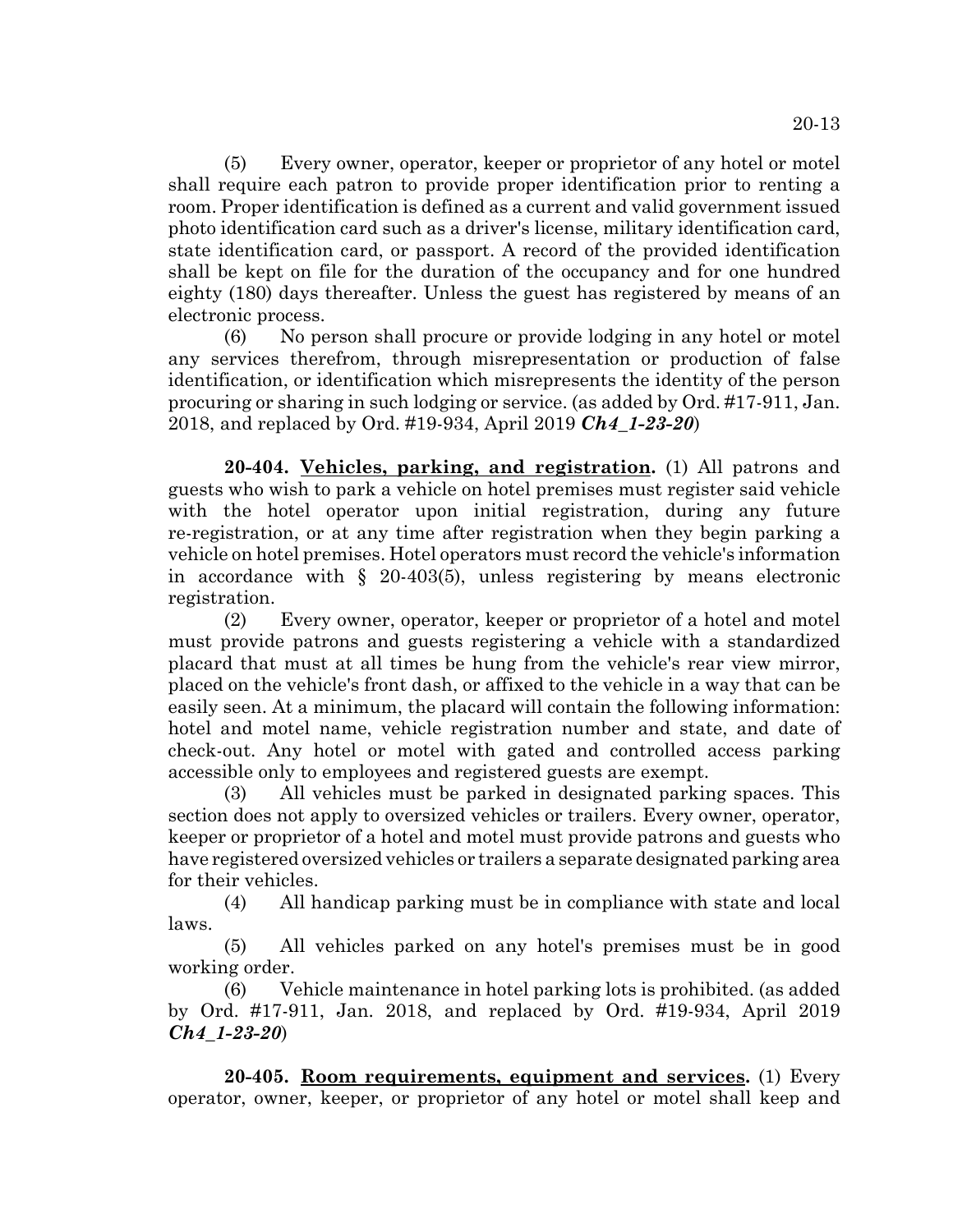maintain in each and every rental unit, a telephone equipped to place a direct call to 911.

(2) No operator, owner, keeper or proprietor of any hotel or motel shall rent or provide a room for any number of persons greater than the sleeping accommodations provided within the particular rental unit or temporary sleeping accommodations provided by the hotel or motel.

(3) No operator, owner, keeper, or proprietor, patron, visitor or guest of any hotel or motel, shall be allowed to congregate within any room or single rental unit a number of persons which is greater than two (2) times the number of persons for whom sleeping accommodations are provided within the single room or rental unit.

(4) Daily maid service shall be included within the standard room rate of any hotel or motel. Hotels or motels must keep written documentation of the dates and times each room was cleaned and visually inspected. A hotel or motel patron may not be permitted to deny maid service for more than two (2) consecutive days.

(5) No occupational tax certificate shall be issued for conduct of business from a guest room of a hotel or motel and no home occupation shall be conducted from such room.

(6) Each guest room of a hotel or motel shall meet all fire code requirements and have at a minimum working smoke alarms. The City of Goodlettsville Codes Department and/or Fire Marshal's office will perform no less than annually inspections of each hotel and motel and each guest room. (as added by Ord. #17-911, Jan. 2018, and replaced by Ord. #19-934, April 2019 *Ch4\_1-23-20*)

# **20-406. Common area requirements and parking illumination.**

(1) Exterior doors (other than lobby doors) shall be locked between the hours of 9:00 P.M. and 6:00 A.M.

(2) The open parking area and all areas surrounding any building or proposed building being a hotel or motel shall have an average maintained foot-candle intensity of at least one (1) footcandle with a minimum allowable intensity of three-tenths (3/10) of a foot-candle. The covered parking area of any hotel or motel shall have an average maintained foot-candle intensity of five-tenths (5/10) of a foot-candle.

(3) Graffiti and other markings or insignia vandalism is required to be removed within twenty-four (24) hours. (as added by Ord. #17-911, Jan. 2018, and replaced by Ord. #19-934, April 2019 *Ch4\_1-23-20*)

**20-407. Smoking.** (1) Smoking is prohibited in all hotel or motel spaces with the exception of designated smoking rooms. Designated smoking rooms in hotels rented by guests shall not comprise more than fifteen percent (15%) of the total number of rooms available for rent.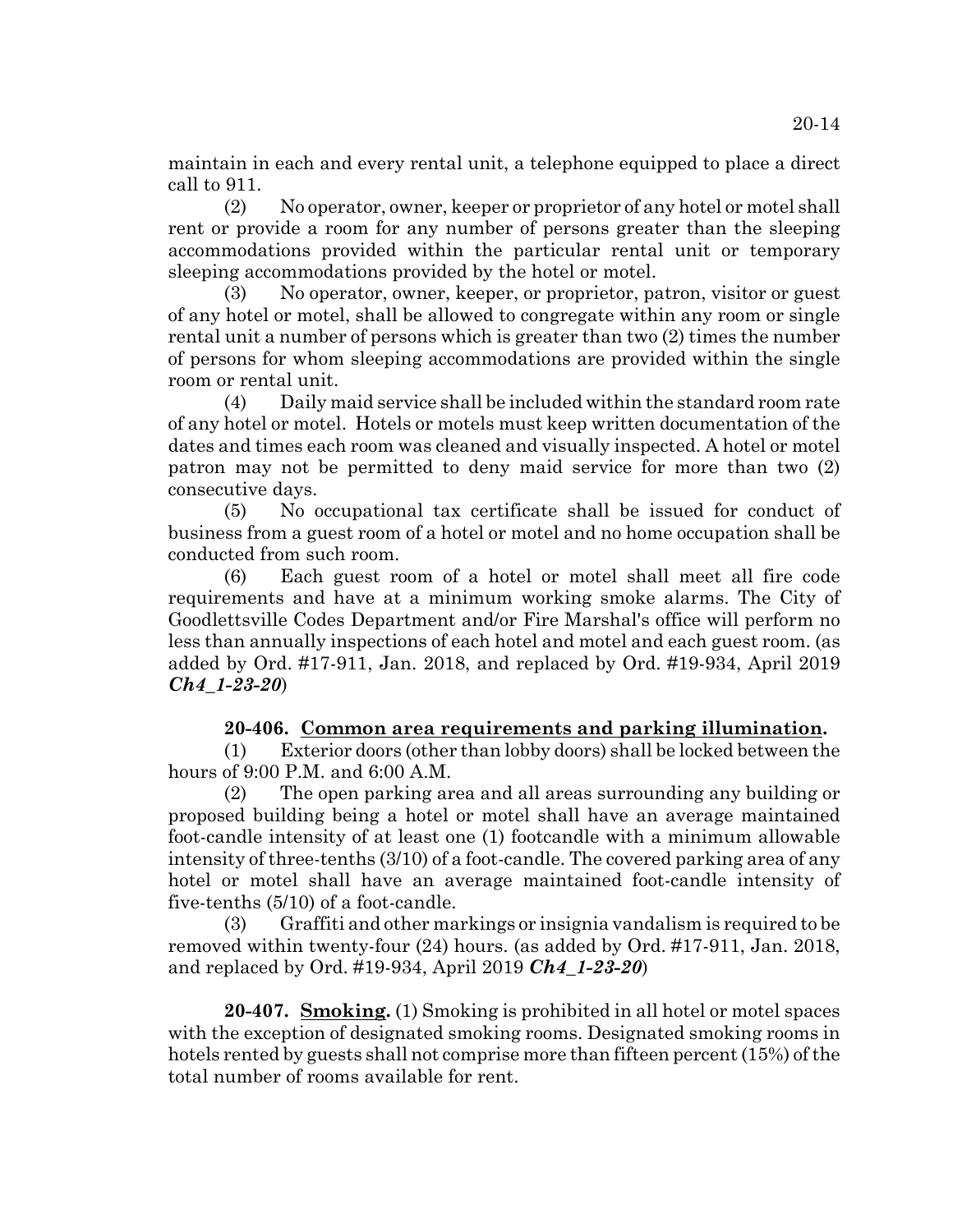(2) Smoking is prohibited in exterior breezeways, stairwells, or within twenty-five feet (25') of any guest room. (as added by Ord. #17-911, Jan. 2018, and replaced by Ord. #19-934, April 2019 *Ch4\_1-23-20*)

**20-408. Video surveillance systems.** (1) For the purpose of this section, "Video Surveillance System" (VSS) means a continuous digital surveillance system including cameras, cabling, monitors, and Digital Video Recorders (DVR) which has been approved by the chief of police or his/her designee in accordance with this section.

(2) Every owner, operator, keeper or proprietor of any hotel or motel is required to install a VSS. All hotels and motels which have installed a VSS prior to the effective date of this chapter shall ensure said systems are in full compliance with this section and request an approval assessment from the chief of police or his/her designee within thirty (30) days of the effective date of this chapter.

(3) All VSS shall be maintained in proper working order at all times, be kept in continuous operation twenty-four (24) hours a day, seven (7) days a week, and meet the minimum technological standards established in this section. The hotel or motel shall retain the continuous digital images recorded by this system for no less than thirty (30) days.

(4) All VSS shall have no less than one (1) camera dedicated to each register or check-out stand, entrance/exit, interior hallway and lobby, and parking lots or areas designated for customer and/or employee parking use. The placement of cameras included in VSS required under this section must be approved by the police department. The chief of police or his/her designee will conduct an assessment of each site required to install a VSS prior to installation of said system, and upon approval will issue an approval notice which will be placed in plain view inside the common area of the hotel or motel. This approval notice will also inform customers and employees of the presence of the VSS. Existing VSS at any hotel or motel as of the effective date of this chapter will be evaluated to ensure full compliance with this section.

(5) The VSS shall be subject to regular inspection by the chief of police or his/her designee, who is authorized to inspect any such system at reasonable times to determine whether it conforms with this section. If the VSS does not conform, the hotel or motel in question shall take immediate steps to bring the system back into compliance. (as added by Ord. #17-911, Jan. 2018, and replaced by Ord. #19-934, April 2019 *Ch4\_1-23-20*)

**20-409. Violations and penalties.** (1) Any person or other entity violating the provisions of this article shall be punishable by a fine not to exceed fifty (\$50.00) per violation. Such persons shall be guilty of a separate offense for each and every day during which any violation of any provision of this article is committed, continued, or permitted by that person and shall be punished accordingly.